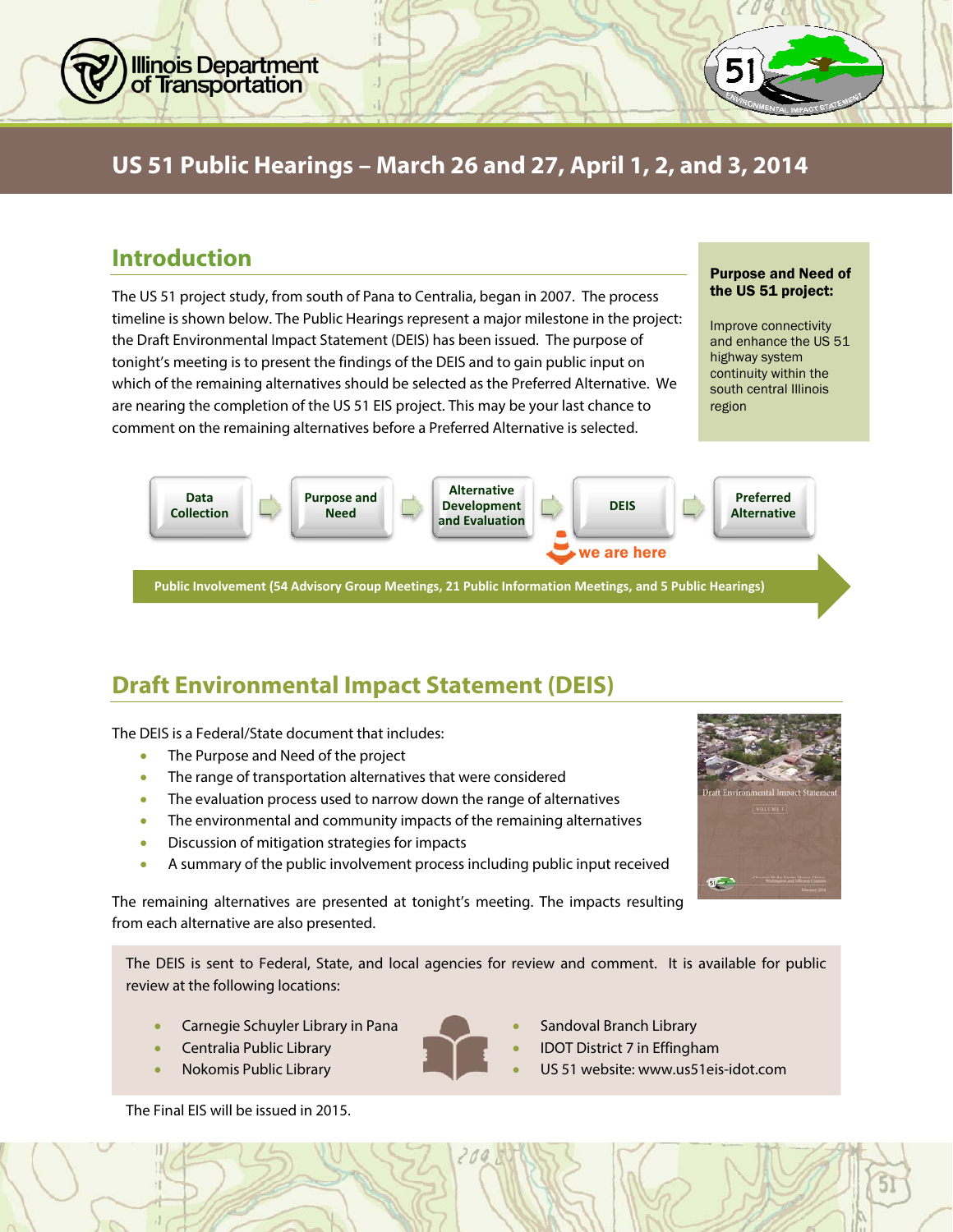### **Remaining Alternatives**

Currently, eleven build alternatives remain.

- Two alternatives near Ramsey: R Alt 1 and R Alt 2
- Two alternative options near Ramsey Creek: RCOA and RCOB
- Four alternatives near Vandalia: V Alt 1, V Alt 2, V Alt 3, and V Alt 4
- Two alternatives near Sandoval and Junction City: CS Alt 1 and CS Alt 2
- One alternative near Oconee, Shobonier, Vernon, Patoka, Central City, Centralia, Wamac, and the areas between communities: US 51 Build Alternative

The US 51 Build Alternative is a lengthy alternative between communities where the proposed improvements follow existing US 51 or where only one build alternative remained after the alternative screening process.

In addition, a No Build Alternative is considered.



The build alternatives can be viewed on the US 51 website (www.us51eis-idot.com) or in the DEIS which is available for Frequently Asked Question: what if my property is impacted?

- The land acquisition process is not expected to occur for a minimum of ten years
- IDOT priority is to work with the property owners to minimize impacts
- Process would include a plat of highway, independent appraisal by IDOT staff, an offer, and a period of negotiations
- IDOT must propose fair market compensation for property
- **•** Eminent Domain or Condemnation are always considered to be last resorts

review at one of the public libraries listed previously on this handout. The DEIS is also available for download on the US 51 website.

## **Preferred Alternative**

The public comments, along with the resource impacts described in the DEIS, will be considered when selecting a recommended Preferred Alternative. IDOT and FHWA are responsible for making the final recommendation on the Preferred Alternative.

A summary of the public comments and the recommended Preferred Alternative will be presented to the Federal and State resource agencies in September 2014. The project team will notify the public via the project website (www.us51eis-idot.com) after the September meeting to provide an update on the status of the Preferred Alternative. The Preferred Alternative will be described in the Final EIS issued in 2015.

#### **Public Comment**

Public input is sought on the remaining alternatives. A comment form is attached for your use. Comments can be submitted via mail (see mailing information on comment form in this handout), email (US51EIS@clark-dietz.com), or fax (217-373-8923). You can also submit a comment using the comment form on the US51 website.

When commenting on the alternatives, please be specific as to which alternative you think should be selected as the Preferred Alternative and why. Please refer to the impact summary tables presented tonight and included at the back of this packet to support your decision. The official public comment period closes on **April 21, 2014**. The public comments will then be reviewed and summarized, and presented to Federal and State resource agencies. IDOT will respond individually to each comment.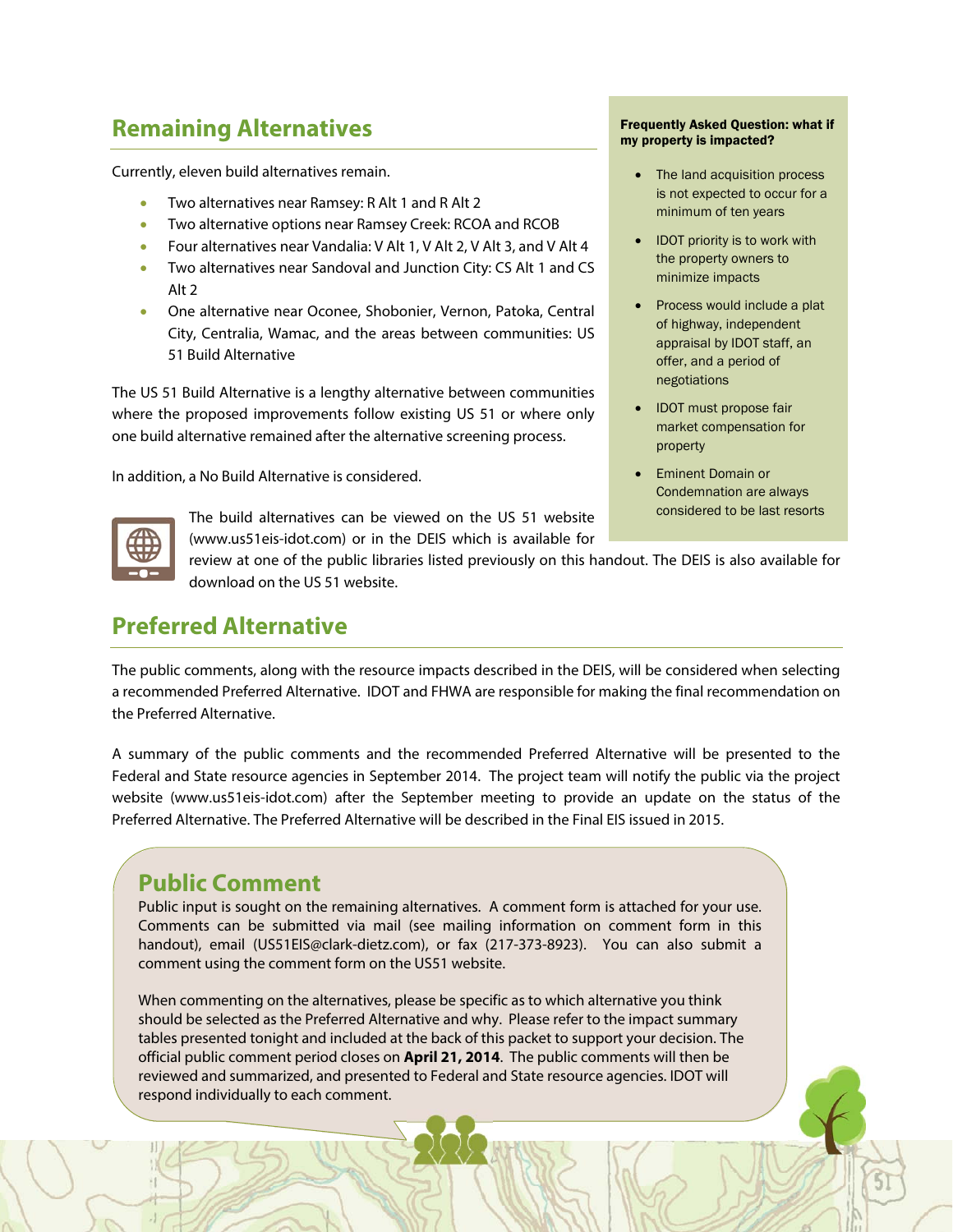

# **Design Characteristics and Resources Affected by the Remaining Alternatives**

| <b>Design Characteristics and Environmental</b><br><b>Resources Affected</b>                             | <b>Remaining Alternatives</b> |              |                |              |                |              |              |                  |                |                |              |
|----------------------------------------------------------------------------------------------------------|-------------------------------|--------------|----------------|--------------|----------------|--------------|--------------|------------------|----------------|----------------|--------------|
|                                                                                                          | <b>US 51</b><br><b>Build</b>  | CS Alt 1     | CS Alt 2       | V Alt 1      | V Alt 2        | V Alt 3      | V Alt 4      | <b>RCOA</b>      | <b>RCOB</b>    | R Alt 1        | R Alt 2      |
| <b>Design Characteristics</b>                                                                            |                               |              |                |              |                |              |              |                  |                |                |              |
| Length of Roadway (miles)                                                                                | 34.4                          | 5.0          | 5.0            | 14.6         | 14.3           | 14.8         | 14.3         | 1.1              | 1.1            | 3.3            | 3.3          |
| Right-of-Way Required for Construction<br>$(acres)$ <sup>1</sup>                                         | 1,494.0                       | 213.6        | 213.5          | 541.6        | 541.8          | 541.8        | 686.9        | 64.9             | 46.6           | 124.1          | 124.1        |
| New Interchanges (number)                                                                                | 2                             | $\mathbf{1}$ | $\mathbf{1}$   | $\Omega$     | $\Omega$       | $\Omega$     | 3            | $\mathbf{0}$     | $\Omega$       | $\overline{0}$ | $\Omega$     |
| New Impervious Area (acres)                                                                              | 485.0                         | 110.0        | 111.2          | 153.5        | 140.0          | 139.0        | 138.6        | 7.5              | 8.6            | 35.5           | 36.0         |
| <b>Estimated Cost (millions)</b>                                                                         | \$588.9                       | \$86.2       | \$92.8         | \$180.9      | \$192.2        | \$185.0      | \$215.9      | \$14.8           | \$16.2         | \$32.3         | \$31.1       |
| <b>Social/Economic Resources</b>                                                                         |                               |              |                |              |                |              |              |                  |                |                |              |
| Total Residences Displaced (number) <sup>2</sup>                                                         | 51                            | 5            | 12             | 9            | 25             | 29           | 38           | $\mathbf 0$      | $\mathbf 0$    | 15             | 6            |
| Businesses (Non-Agricultural) Displaced<br>(number)                                                      | $5*$                          | 0            | 2              | $\mathbf{0}$ | $\overline{1}$ | $\mathbf{1}$ | 2            | $\mathbf{1}$     | $\mathbf{1}$   | $\mathbf{1}$   | $\mathbf{0}$ |
| Worship Centers Displaced (number)                                                                       | $\mathbf{0}$                  | $\mathbf 0$  | $\mathbf 0$    | $\mathbf{0}$ | $\overline{0}$ | $\mathbf{0}$ | $\Omega$     | $\Omega$         | $\mathbf 0$    | $\mathbf{0}$   | $\mathbf{0}$ |
| <b>Agricultural Resources</b>                                                                            |                               |              |                |              |                |              |              |                  |                |                |              |
| Farm Residences Displaced (number)                                                                       | 28                            | 4            | $\overline{4}$ | 9            | 20             | 14           | 14           | $\Omega$         | $\mathbf{0}$   | $\overline{2}$ | 3            |
| Farm Businesses Displaced (number)                                                                       | 2                             | $\mathbf{1}$ | $\mathbf{1}$   | $\Omega$     | $\Omega$       | $\Omega$     | $\Omega$     | $\Omega$         | $\Omega$       | $\Omega$       | $\Omega$     |
| Agricultural Soils (acres)                                                                               | 877                           | 169          | 148            | 500          | 433            | 408          | 279          | 22               | 13             | 68             | 94           |
| Farm Severances (by tract)                                                                               | 58                            | 11           | 27             | 39           | 29             | 26           | 14           | $\mathbf 1$      | $\overline{1}$ | $\overline{7}$ | 5            |
| Affected Farms (number)                                                                                  | 245                           | 39           | 47             | 78           | 84             | 84           | 67           | 9                | 8              | 21             | 15           |
| Total Adverse Travel between Split Farm<br>Parcels, Based on One Round Trip (miles)<br>for each Operator | 21.6                          | 13.0         | 6.9            | 30.6         | 4.8            | 3.3          | 1.4          | $\Omega$         | $\mathbf{0}$   | 0.6            | 0.9          |
| Prime Farmland (acres)                                                                                   | 416                           | 9            | $\sqrt{5}$     | 351          | 284            | 294          | 210          | 10 <sup>10</sup> | 6              | 56             | 61           |
| Statewide and Local Important Farmland<br>(acres)                                                        | 384                           | 158          | 141            | 120          | 127            | 97           | 49           | 8.2              | $\overline{7}$ | 11             | 20           |
| Landlocked Parcels (number)                                                                              | $\Omega$                      | $\Omega$     | $\Omega$       | $\Omega$     | $\Omega$       | $\Omega$     | $\Omega$     | $\Omega$         | $\Omega$       | $\Omega$       | $\Omega$     |
| <b>Cultural Resources</b>                                                                                |                               |              |                |              |                |              |              |                  |                |                |              |
| National Register-Eligible Historic<br>Resources with Adverse Effects (number)                           | $\mathbf 0$                   | 0            | $\mathbf 0$    | $\mathbf 0$  | $\mathbf{0}$   | $\mathbf 0$  | $\mathbf{0}$ | $\mathbf 0$      | $\mathbf 0$    | $\mathbf 0$    | $\mathbf{0}$ |
| <b>Noise Impacts</b>                                                                                     |                               |              |                |              |                |              |              |                  |                |                |              |
| Residences, Classrooms, or Churches<br>with Noise Impacts (number)                                       | $\mathbf{0}$                  | $\mathbf 0$  | $\mathbf 0$    | $\mathbf 0$  | $\mathbf{0}$   | $\mathbf{0}$ | $\mathbf{1}$ | $\mathbf 0$      | $\mathbf 0$    | $\mathbf{0}$   | $\mathbf 0$  |